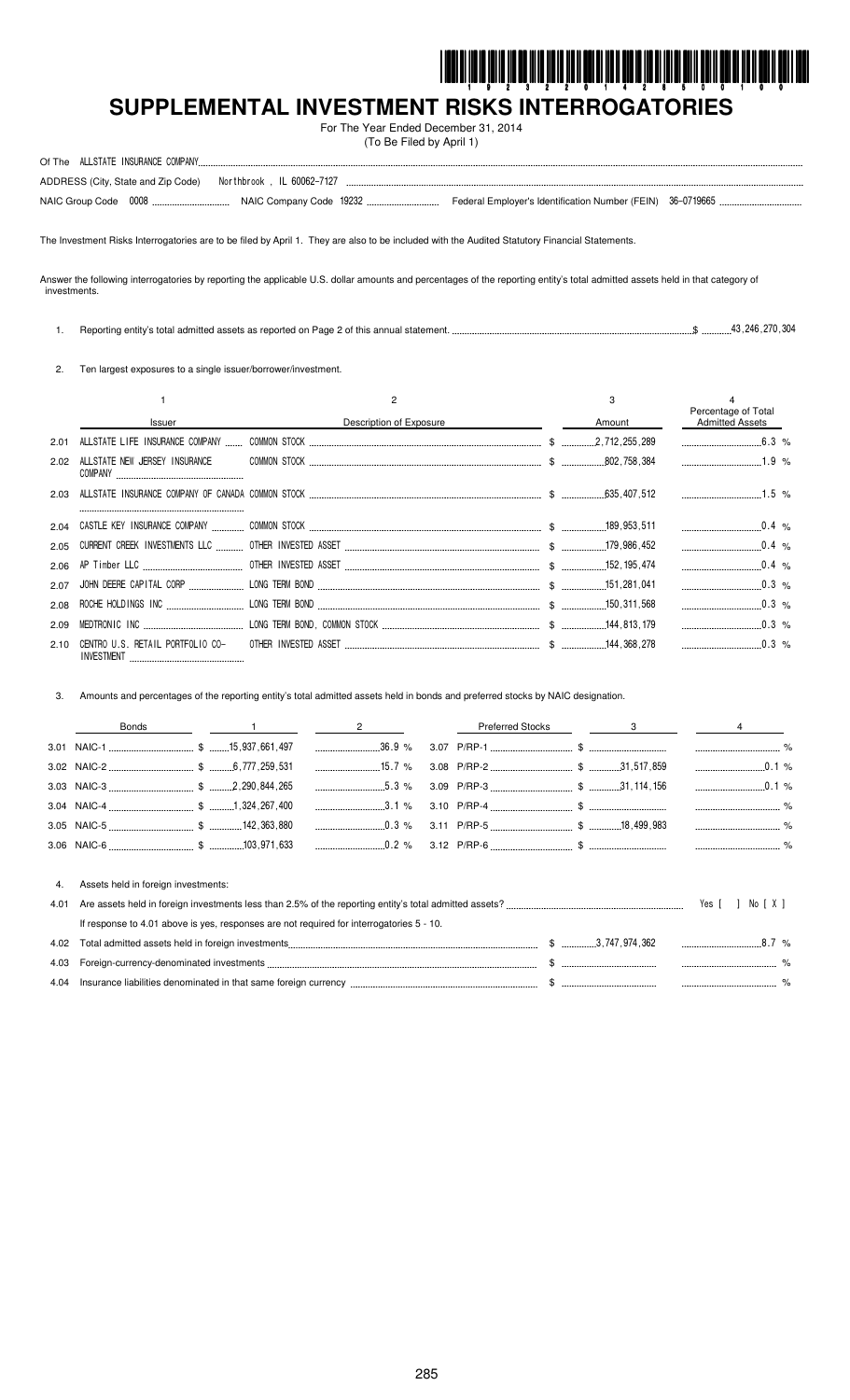| 5. |  |  | Aggregate foreign investment exposure categorized by NAIC sovereign designation: |  |  |
|----|--|--|----------------------------------------------------------------------------------|--|--|

|       |                                                                                                                  |                  | $\mathbf{1}$                  | $\overline{\phantom{a}2\phantom{a}}$ |
|-------|------------------------------------------------------------------------------------------------------------------|------------------|-------------------------------|--------------------------------------|
| 5.01  |                                                                                                                  |                  |                               | $\overline{7.9}$ %                   |
| 5.02  |                                                                                                                  |                  |                               | 0.6 %                                |
| 5.03  |                                                                                                                  |                  |                               | $0.2\%$                              |
| 6.    | Largest foreign investment exposures by country, categorized by the country's NAIC sovereign designation:        |                  |                               |                                      |
|       |                                                                                                                  |                  | $\mathbf{1}$ and $\mathbf{1}$ | $\overline{2}$                       |
|       | Countries designated NAIC - 1:                                                                                   |                  |                               |                                      |
| 6.01  |                                                                                                                  |                  |                               |                                      |
| 6.02  |                                                                                                                  |                  |                               | $1.1\%$                              |
|       | Countries designated NAIC - 2:                                                                                   |                  |                               |                                      |
| 6.03  |                                                                                                                  |                  |                               | $\ldots$ 0.3 %                       |
| 6.04  |                                                                                                                  |                  |                               | $\ldots$ 0.2 %                       |
|       | Countries designated NAIC - 3 or below:                                                                          |                  |                               |                                      |
| 6.05  |                                                                                                                  |                  |                               |                                      |
| 6.06  |                                                                                                                  |                  |                               |                                      |
|       |                                                                                                                  |                  |                               |                                      |
|       |                                                                                                                  |                  |                               | $\overline{\phantom{a}}$ 2           |
| 7.    |                                                                                                                  |                  |                               | $\frac{1}{1.4}$ %                    |
|       |                                                                                                                  |                  |                               |                                      |
| 8.    | Aggregate unhedged foreign currency exposure categorized by NAIC sovereign designation:                          |                  |                               |                                      |
|       |                                                                                                                  |                  |                               |                                      |
|       |                                                                                                                  |                  |                               |                                      |
| 8.01  |                                                                                                                  |                  |                               |                                      |
| 8.02  |                                                                                                                  |                  |                               | $\ldots$ 0.1 %                       |
| 8.03  |                                                                                                                  |                  |                               |                                      |
|       |                                                                                                                  |                  |                               |                                      |
| 9.    | Largest unhedged foreign currency exposures by country, categorized by the country's NAIC sovereign designation: |                  | $1$ and $\sim$                | $2^{\circ}$                          |
|       | Countries designated NAIC - 1:                                                                                   |                  |                               |                                      |
| 9.01  |                                                                                                                  |                  |                               | $0.4\%$                              |
| 9.02  |                                                                                                                  |                  |                               |                                      |
|       | Countries designated NAIC - 2:                                                                                   |                  |                               |                                      |
| 9.03  |                                                                                                                  |                  |                               | $\ldots$ 0.1 %                       |
| 9.04  |                                                                                                                  |                  |                               |                                      |
|       | Countries designated NAIC - 3 or below:                                                                          |                  |                               |                                      |
| 9.05  |                                                                                                                  |                  |                               |                                      |
| 9.06  |                                                                                                                  |                  |                               |                                      |
| 10.   | Ten largest non-sovereign (i.e. non-governmental) foreign issues:                                                |                  |                               |                                      |
|       | $\mathbf{1}$                                                                                                     | $\overline{c}$   | 3                             | $\overline{4}$                       |
|       | Issuer                                                                                                           | NAIC Designation |                               |                                      |
|       |                                                                                                                  |                  |                               | $0.4\%$                              |
|       |                                                                                                                  |                  |                               |                                      |
| 10.03 |                                                                                                                  |                  |                               | $\ldots$ 0.3 %                       |
|       |                                                                                                                  |                  |                               | $\ldots$ 0.3 %                       |
|       |                                                                                                                  |                  |                               | $0.3\%$                              |
| 10.06 |                                                                                                                  |                  |                               | $\ldots$ 0.2 %                       |
|       |                                                                                                                  |                  |                               |                                      |
|       |                                                                                                                  |                  | $$$ 84,796,400                |                                      |
|       |                                                                                                                  |                  |                               | $\ldots$ 0.2 %<br>$\ldots$ 0.1 %     |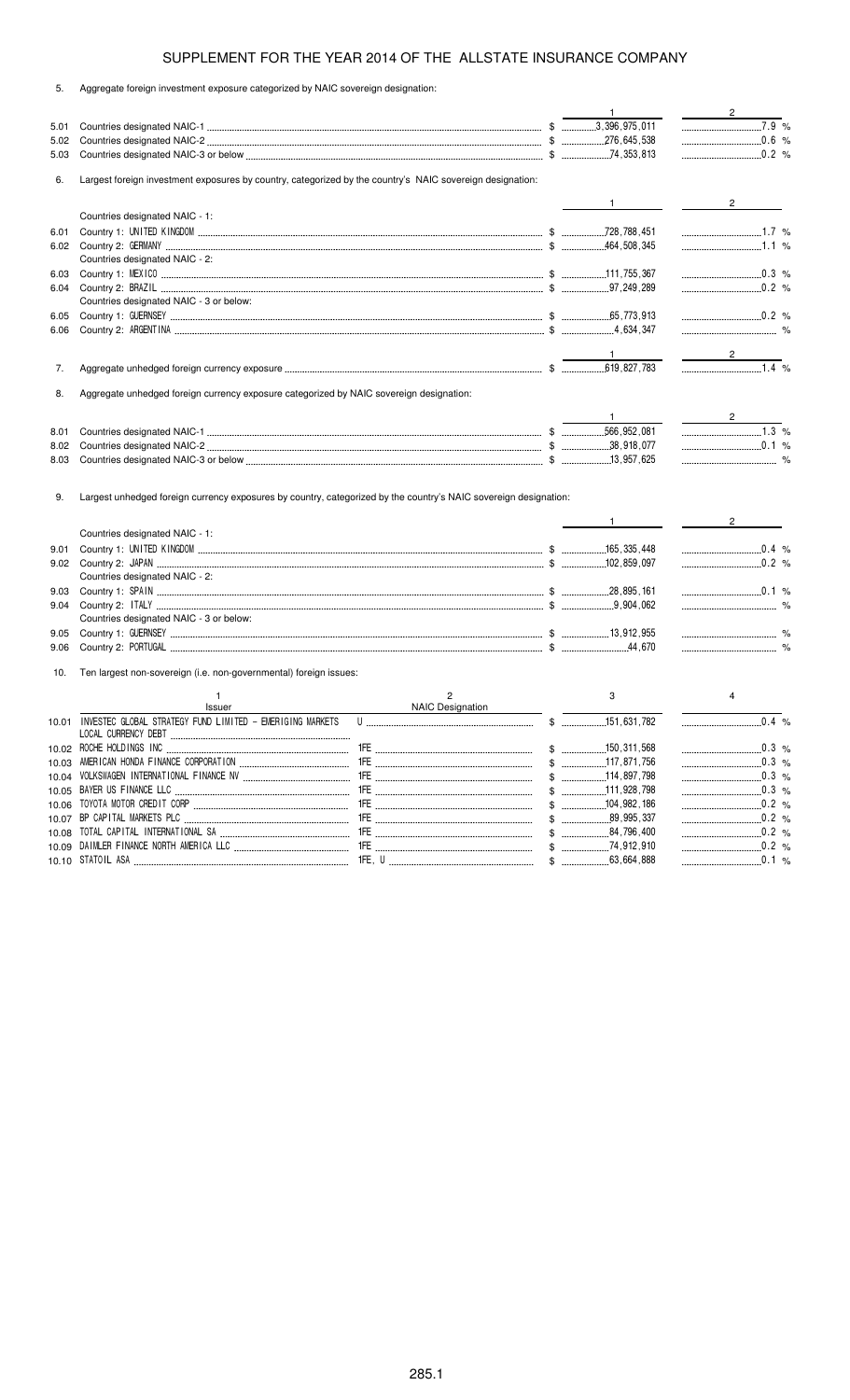| 11.   | Amounts and percentages of the reporting entity's total admitted assets held in Canadian investments and unhedged Canadian currency exposure:     |                |                  |
|-------|---------------------------------------------------------------------------------------------------------------------------------------------------|----------------|------------------|
|       |                                                                                                                                                   |                |                  |
|       | If response to 11.01 is yes, detail is not required for the remainder of interrogatory 11.                                                        |                |                  |
|       |                                                                                                                                                   |                | $\mathbf{2}$     |
| 11.02 |                                                                                                                                                   |                |                  |
| 11.03 |                                                                                                                                                   |                |                  |
| 11.04 |                                                                                                                                                   |                |                  |
| 11.05 |                                                                                                                                                   |                |                  |
| 12.   | Report aggregate amounts and percentages of the reporting entity's total admitted assets held in investments with contractual sales restrictions: |                |                  |
| 12.01 |                                                                                                                                                   |                | Yes [ ] No [ X ] |
|       | If response to 12.01 is yes, responses are not required for the remainder of Interrogatory 12.                                                    |                |                  |
|       |                                                                                                                                                   |                |                  |
|       |                                                                                                                                                   |                | 3.9 %            |
|       | Largest three investments with contractual sales restrictions:                                                                                    |                |                  |
|       |                                                                                                                                                   |                | $\ldots$ 0.3 %   |
| 12.04 |                                                                                                                                                   |                |                  |
| 12.05 |                                                                                                                                                   |                |                  |
| 13.   | Amounts and percentages of admitted assets held in the ten largest equity interests:                                                              |                |                  |
| 13.01 |                                                                                                                                                   |                | Yes [ ] No [ X ] |
|       | If response to 13.01 above is yes, responses are not required for the remainder of Interrogatory 13.                                              |                |                  |
|       | $\mathbf{1}$<br>Issuer<br><u> 1989 - Johann Barbara, martxa al III-lea (h. 1989).</u>                                                             | $\overline{2}$ | 3                |
|       |                                                                                                                                                   |                |                  |
|       |                                                                                                                                                   |                | 1.9 %            |
|       |                                                                                                                                                   |                |                  |
|       |                                                                                                                                                   |                |                  |
| 13.06 |                                                                                                                                                   |                |                  |
| 13.07 |                                                                                                                                                   |                |                  |
| 13.08 |                                                                                                                                                   |                |                  |
|       |                                                                                                                                                   |                |                  |
| 13.10 |                                                                                                                                                   |                |                  |
|       |                                                                                                                                                   |                |                  |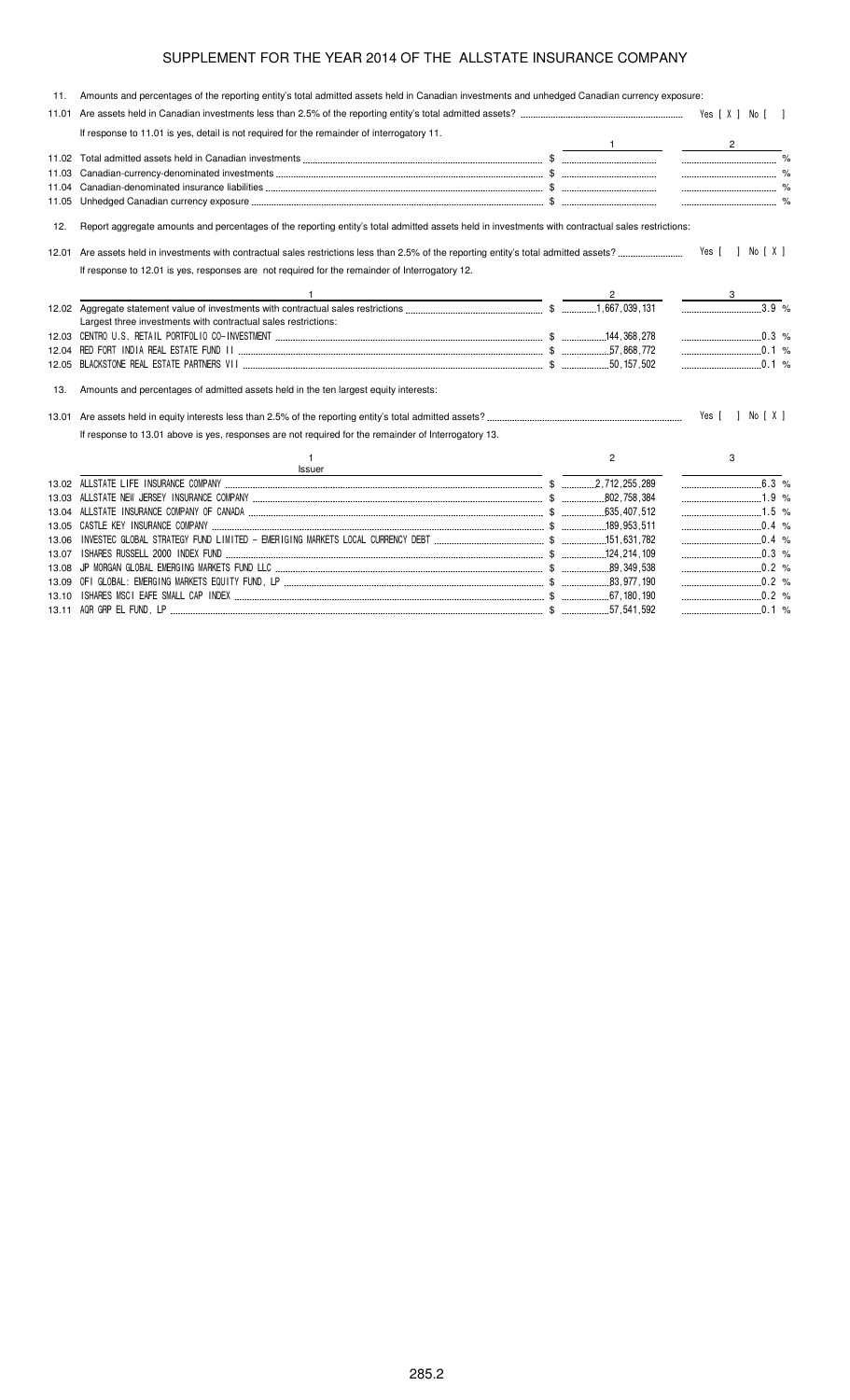| 14.   | Amounts and percentages of the reporting entity's total admitted assets held in nonaffiliated, privately placed equities:                      |                |                    |  |
|-------|------------------------------------------------------------------------------------------------------------------------------------------------|----------------|--------------------|--|
|       |                                                                                                                                                |                | Yes [ ] No [ X ]   |  |
|       | If response to 14.01 above is yes, responses are not required for the remainder of Interrogatory 14.                                           |                |                    |  |
|       |                                                                                                                                                |                | 3                  |  |
|       | Largest three investments held in nonaffiliated, privately placed equities:                                                                    |                | $\overline{3.8}$ % |  |
|       |                                                                                                                                                |                |                    |  |
|       |                                                                                                                                                |                | $0.2\%$            |  |
|       |                                                                                                                                                |                |                    |  |
| 15.   | Amounts and percentages of the reporting entity's total admitted assets held in general partnership interests:                                 |                |                    |  |
| 15.01 |                                                                                                                                                |                | Yes [ X ] No [ ]   |  |
|       | If response to 15.01 above is yes, responses are not required for the remainder of Interrogatory 15.                                           |                |                    |  |
|       | the contract of the contract of the contract of the contract of the contract of<br>Largest three investments in general partnership interests: |                |                    |  |
| 15.03 |                                                                                                                                                |                |                    |  |
| 15.04 |                                                                                                                                                |                |                    |  |
| 15.05 |                                                                                                                                                |                |                    |  |
| 16.   | Amounts and percentages of the reporting entity's total admitted assets held in mortgage loans:                                                |                |                    |  |
| 16.01 |                                                                                                                                                |                | Yes [ X ] No [ ]   |  |
|       | If response to 16.01 above is yes, responses are not required for the remainder of Interrogatory 16 and Interrogatory 17.                      |                |                    |  |
|       |                                                                                                                                                | $\overline{c}$ | 3                  |  |
|       | Type (Residential, Commercial, Agricultural)                                                                                                   |                |                    |  |
| 16.02 |                                                                                                                                                |                |                    |  |
| 16.03 |                                                                                                                                                |                |                    |  |
| 16.04 |                                                                                                                                                |                |                    |  |
| 16.05 |                                                                                                                                                |                |                    |  |
| 16.06 |                                                                                                                                                |                |                    |  |
| 16.07 |                                                                                                                                                |                |                    |  |
| 16.08 |                                                                                                                                                |                |                    |  |
| 16.09 |                                                                                                                                                |                |                    |  |
| 16.10 |                                                                                                                                                |                |                    |  |
| 16.11 |                                                                                                                                                |                |                    |  |